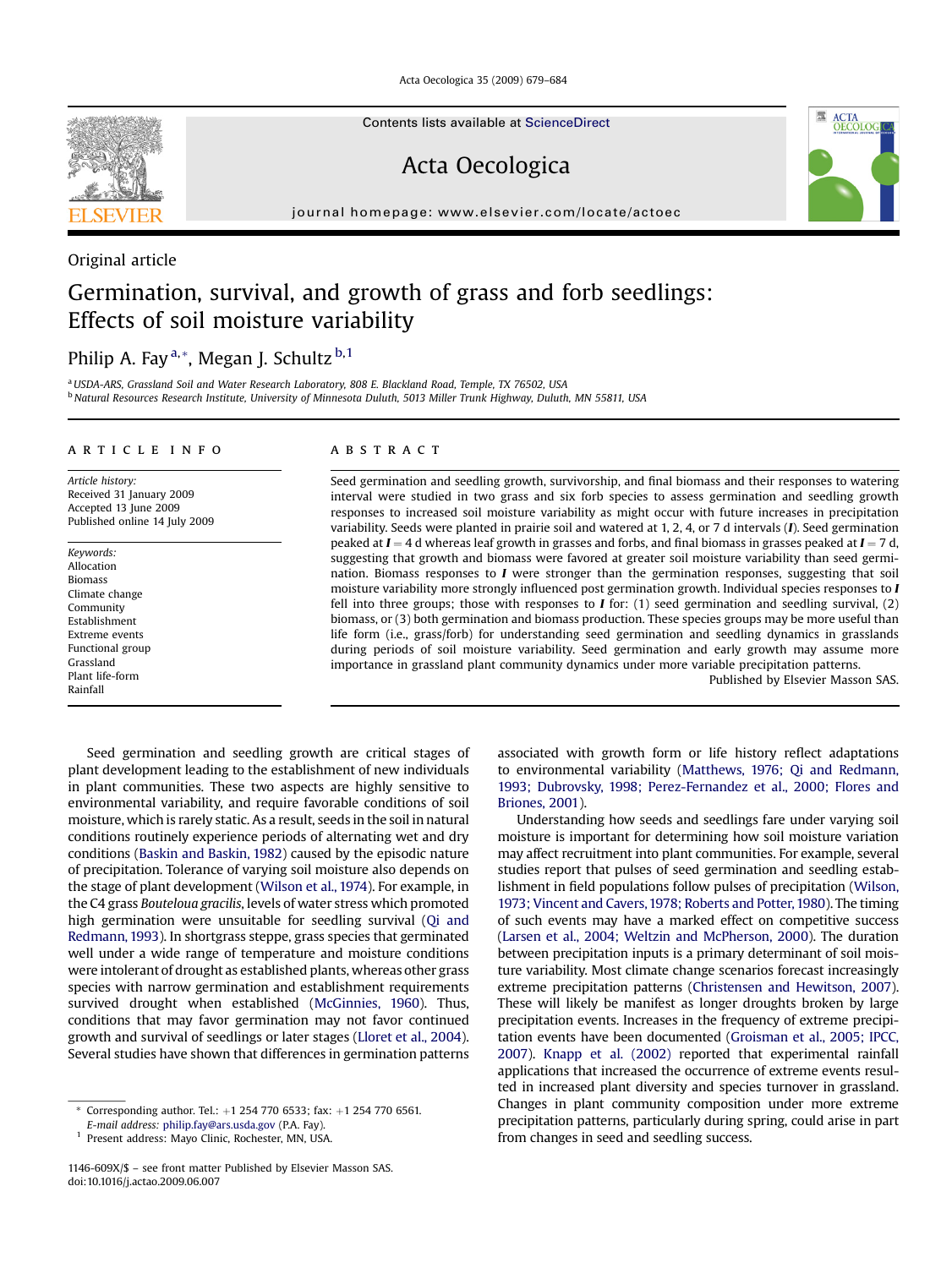To evaluate the association between seed/seedling success and soil moisture variability we conducted a watering interval experiment addressing two questions: (1) How does soil moisture variation arising from longer periods (I) between water inputs affect seed germination and seedling survivorship and initial growth? (2) How do species and growth forms differ in germination and growth responses to soil moisture variation? The approach was a greenhouse study using seeds planted in soil, to approximate the substrate and drying rate encountered by seeds in natural populations. The primary hypothesis was that soil moisture variability would affect germination and seedling growth differently both among species and growth forms.

#### 1. Methods

The study focused on two grasses, Andropogon gerardii Vitman and Sorghastrum nutans (L.) Nash, and six forbs, Amorpha canescens Pursh, Asclepias tuberosa L., Echinacea purpurea (L.) Moench, Lespedeza capitata Michx., Liatris punctata Hook., and Psoralea tenuiflora (Pursh) Rydb. A. gerardii and S. nutans are  $C_4$  tall grasses and dominant in large portions of their ranges, accounting for over 50% of net primary production in some cases [\(Freeman, 1998;](#page-5-0) [Silletti and Knapp, 2001\)](#page-5-0). The forbs are also widespread and locally abundant in the North American grasslands. These species were of further interest because of their inclusion in other precipitation variability studies ([Fay et al., 2008](#page-5-0))

#### 1.1. Culture method and treatments

The experiment was conducted in a temperature-controlled greenhouse in Duluth, MN U.S.A. during July and August, 2004. The mean afternoon air temperature was 25.1  $\pm$  0.5C and the mean nighttime minimum was 17.6  $\pm$  0.3 C, which represented spring temperatures commonly encountered by these species during germination and establishment. Illumination was from natural daylight, with midday peaks varying between 500 and 1800 µmol  $\rm m^{-2}$  s $^{-1}$  photosynthetic photon flux density.

We prepared 640 plastic tubes (3.8 cm diameter  $\times$  21.0 cm deep, 164 cm<sup>3</sup>, Conetainer<sup>™</sup>, Stuewe and Sons, Corvallis, OR, U.S.A.) containing 80% sieved native prairie soil, 15% peat and 5% vermiculite (v:v:v). Eighty tubes per species were planted with 3 seeds per tube at 1 cm depth in the soil mix. Seeds were obtained from commercial sources, and were not pre-conditioned, but the resulting germination rates were adequate for the objective of comparing watering interval treatments. The tubes were top-dressed with 2 g of slow release fertilizer (Osmocote®, The Scotts Company, Marysville, OH, U.S.A.). Twenty tubes per species were then randomly assigned to be watered at 1, 2, 4 or 7 d intervals (I). Watering was performed with a hand nozzle with a gentle flow pattern. Water was applied to the tubes until the soil appeared fully infiltrated. The small diameter of the tubes made watering individual tubes impractical, so all tubes assigned to an I were grouped on the greenhouse bench and watered together. Care was taken that individual tubes (the experimental unit) were always consistently watered, and the groups were rotated on the greenhouse bench biweekly to prevent confounding the spatial arrangement of plants and groups with watering treatment.

#### 1.2. Soil moisture, germination, and growth measurements

Gravimetric soil moisture determinations were made by daily weighing of unplanted tubes placed among the planted tubes during several watering cycles at the end of the experiment. Soil moisture was expressed as a percent of the maximum (saturated) tube mass. Seed germination was recorded at 4 d intervals. Germination was scored when a seedling had emerged at least 2 mm above the soil surface. When no further germination occurred (day 21), seedlings were thinned to one per tube. Growth of these post germination seedlings was recorded at 10–14 d intervals by measuring plant height from the soil surface to the distal leaf tip in the grasses, and by counting expanded leaves for the forbs. Survivorship of the seedlings was estimated from the number of tubes containing plants at the last growth measurement (day 56). The plants were then harvested and the roots were carefully washed free of soil. The roots and tops were separated, dried to constant mass, and weighed to determine biomass and allocation above vs. belowground.

#### 1.3. Data analysis

The tube was the experimental unit for statistical analysis. Percent germination in each tube was computed for each observation day. Germination and growth curves were analyzed for **I**, day, and  $I \times$  day effects by life form (grass/forb) and by species using a repeated measures ANOVA. Logistic regression was used to analyze the number of seeds germinated per tube on day 21 and the number of surviving plants at day 56. Biomass and allocation variables were assessed for *I*, life form, and  $I \times$  life form effects using ANOVA. Analyses were conducted using Proc Mixed and Proc Logistic in SAS 9.1 (SAS Institute, Cary, NC, U.S.A.).

#### 2. Results

#### 2.1. Soil moisture

The mean and variability in soil moisture was strongly affected by watering interval. The soil dried between waterings at about the same rate in all four treatments, with tubes losing approximately 2% of their mass, approximately 3 g, of  $H_2$ 0 d<sup>-1</sup> (Fig. 1). Thus, the soil in tubes watered at longer intervals varied more and became significantly drier between successive waterings than those with shorter watering intervals ( $F_{3,59} = 226.1$ ,  $p < 0.0001$ ; Fig. 1 inset).

#### 2.2. Germination

Germination in the grasses averaged 30–45%, compared to 20– 25% for the forbs ( $p < 0.0001$ , [Table 1,](#page-2-0) [Fig. 2](#page-3-0)). Germination for both forbs and grasses were affected by the watering treatments, with significant I and days since planting effects for grasses and forbs,



**Fig. 1.** Gravimetric soil water content (mean  $\pm$  SE) each day of the four watering interval treatments. Inset: Mean change in soil water content relative to the saturated value immediately after watering. Letters denote significant differences among means.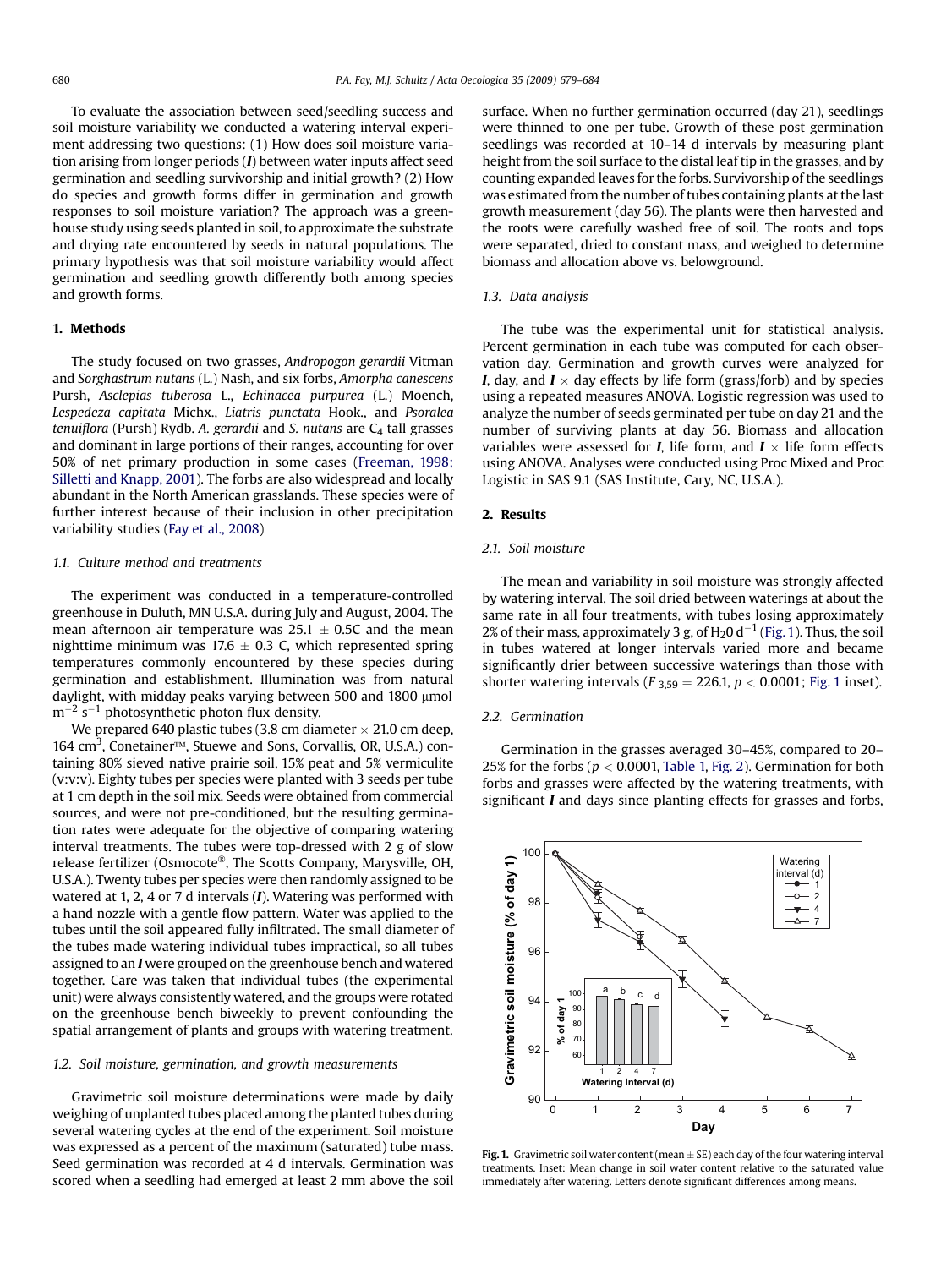#### <span id="page-2-0"></span>Table 1

| Response              |                  | <b>ANOVA</b>                |              |       |                 |  |  |
|-----------------------|------------------|-----------------------------|--------------|-------|-----------------|--|--|
|                       |                  | Effect                      | df           | F     | <i>p</i> -value |  |  |
| Germination           | Forbs            | Interval                    | 3,476        | 21.2  | $<$ 0.0001      |  |  |
|                       |                  | Day                         | 4, 1904      | 11.1  | < 0.0001        |  |  |
|                       |                  | Interval $\times$ Day       | 12, 1904     | 2.0   | 0.0186          |  |  |
|                       | Grasses          | Interval                    | 3, 156       | 12.5  | $<$ 0.0001      |  |  |
|                       |                  | Day                         | 4,624        | 8.5   | $<$ 0.0001      |  |  |
|                       |                  | Interval $\times$ Day       | 12, 624      | 0.5   | 0.9354          |  |  |
| Growth                | Forbs (# leaves) | Interval                    | 3, 476       | 4.4   | 0.0045          |  |  |
|                       |                  | Day                         | 5, 2372      | 56.3  | < 0.0001        |  |  |
|                       |                  | Interval $\times$ Day       | 15, 2372     | 1.8   | 0.0283          |  |  |
|                       | Grasses (height) | Interval                    | 3, 156       | 7.6   | < 0.0001        |  |  |
|                       |                  | Day                         | 5,750        | 93.5  | < 0.0001        |  |  |
|                       |                  | Interval $\times$ Day       | 15,750       | 0.9   | 0.6045          |  |  |
| Biomass - Total       |                  | Interval                    | 3, 293       | 2.8   | 0.0398          |  |  |
|                       |                  | Life form                   | 1,293        | 23.1  | < 0.0001        |  |  |
|                       |                  | Interval $\times$ Life form | 3, 293       | 4.4   | 0.0045          |  |  |
|                       | Forbs            | Interval                    | 3192         | 2.12  | 0.0992          |  |  |
|                       | Grasses          | Interval                    | 3.101        | 3.60  | 0.0161          |  |  |
| Biomass - Aboveground |                  | Interval                    | 3, 293       | 3.53  | 0.0154          |  |  |
|                       |                  | Life form                   | 1,293        | 14.60 | 0.0002          |  |  |
|                       |                  | Interval $\times$ Life form | 3, 293       | 2.95  | 0.0329          |  |  |
|                       | Forbs            | Interval                    | 3, 192       | 2.08  | 0.1047          |  |  |
|                       | Grasses          | Interval                    | 3, 101       | 2.67  | 0.0518          |  |  |
| Biomass - Belowground |                  | Interval                    | 3, 293       | 1.35  | 0.2571          |  |  |
|                       |                  | Life form                   | 1,293        | 13.89 | 0.0002          |  |  |
|                       |                  | Interval $\times$ Life form | 3, 293       | 3.40  | 0.0183          |  |  |
|                       | Forbs            | Interval                    | 3, 192       | 1.69  | 0.1703          |  |  |
|                       | Grasses          | Interval                    | 3, 101       | 2.64  | 0.0538          |  |  |
| Allocation            |                  | Interval                    | 3, 293       | 2.98  | 0.0319          |  |  |
|                       |                  | Life form                   | 1,293        | 5.42  | 0.0206          |  |  |
|                       |                  | Interval $\times$ Life form | 3, 293       | 0.05  | 0.9834          |  |  |
|                       | Forbs            | Interval                    | 3, 192       | 1.99  | 0.1174          |  |  |
|                       | Grasses          | Interval                    | 3, 101       | 2.98  | 0.0352          |  |  |
|                       |                  | Logistic Regression         |              |       |                 |  |  |
|                       |                  | Effect                      | df           | $X^2$ | <i>p</i> -value |  |  |
| Germination (Day 21)  |                  | Interval                    | 3            | 6.99  | 0.0720          |  |  |
|                       |                  | Life form                   | $\mathbf{1}$ | 47.20 | < 0.0001        |  |  |
|                       |                  | Interval $\times$ Life form | 3            | 1.79  | 0.6179          |  |  |
|                       | Forbs            | Interval                    | 3            | 6.76  | 0.0801          |  |  |
|                       | Grasses          | Interval                    | 3            | 3.29  | 0.3490          |  |  |
| Survival (Day 56)     |                  | Interval                    | 3            | 4.63  | 0.2012          |  |  |
|                       |                  | Life form                   | $\mathbf{1}$ | 31.67 | < 0.0001        |  |  |
|                       |                  | Interval $\times$ Life form | 3            | 3.49  | 0.3214          |  |  |
|                       | Forbs            | Interval                    | 3            | 6.35  | 0.0957          |  |  |
|                       | Grasses          | Interval                    | 3            | 3.18  | 0.3652          |  |  |
|                       |                  |                             |              |       |                 |  |  |

and  $I \times$  day effects for forbs (Table 1). Forb germination percentages were highest when  $I = 4$  d (Figs. [2](#page-3-0) and [3A](#page-3-0)). Forb germination was initially slower to proceed at  $I = 7$  d [\(Fig. 2](#page-3-0)A) than for the other I treatments ( $I \times$  day  $p = 0.02$ , Table 1). Grass germination was highest at  $I = 4$  d and lowest at  $I = 7$  d for all dates combined  $(p < 0.0001$ , Table 1, [Fig. 2B](#page-3-0)), and it followed a similar trajectory in all *I* treatments (*I*  $\times$  day *p* = 0.93).

#### 2.3. Growth and survivorship

Forb leaf numbers showed significant effects of *I*, days since planting, and their interaction ( $P \leq 0.03$ ; Table 1). The timing of forb leaf production differed among the watering intervals. Forb leaf numbers were initially greatest for  $I = 4$  d. However after an initial delay, leaf numbers for  $I = 7$  d increased more rapidly than the other treatments, and were greatest by the final growth measurement ( $I \times$  day  $p = 0.03$ ; [Fig. 2](#page-3-0)A). Grass plant height also showed significant effects of **I** and day ( $p < 0.0001$ , Table 1), but not for their interaction

 $(P = 0.60)$ . Grass plant height was higher at  $I = 2$  and 4 d compared to  $I = 1$  and 7 d [\(Fig.](#page-3-0) 2B). Survival of seedlings from the conclusion of germination to harvest was unaffected by watering interval  $(p > 0.20$ , Table 1). Survival was much higher for the grasses overall (60–80%) than for the forbs (30–45%,  $p < 0.0001$ , Table 1, [Fig. 3B](#page-3-0)).

#### 2.4. Biomass

Plant total biomass showed significant **I** and  $I \times$  life form effects ( $p \leq 0.04$ , Table 1). Total biomass was 37% greater for grass than for forb seedlings ( $P < 0.0001$ , Table 1, [Fig. 3](#page-3-0)C), because of increases in both above- and belowground biomass (35–38%,  $P = 0.0002$ , Table 1, [Fig. 3](#page-3-0)D–E). Total biomass of grass seedlings increased with longer I treatments ( $P = 0.016$ , Table 1). In contrast, total, aboveground, and belowground biomass of forb seedlings was not responsive to the I treatments ( $P = 0.10-0.17$ ). The grasses allocated less biomass aboveground than the forbs ([Fig. 3](#page-3-0)F), and increased allocation aboveground with longer  $I (P = 0.03, Fig. 3F)$  $I (P = 0.03, Fig. 3F)$  $I (P = 0.03, Fig. 3F)$ .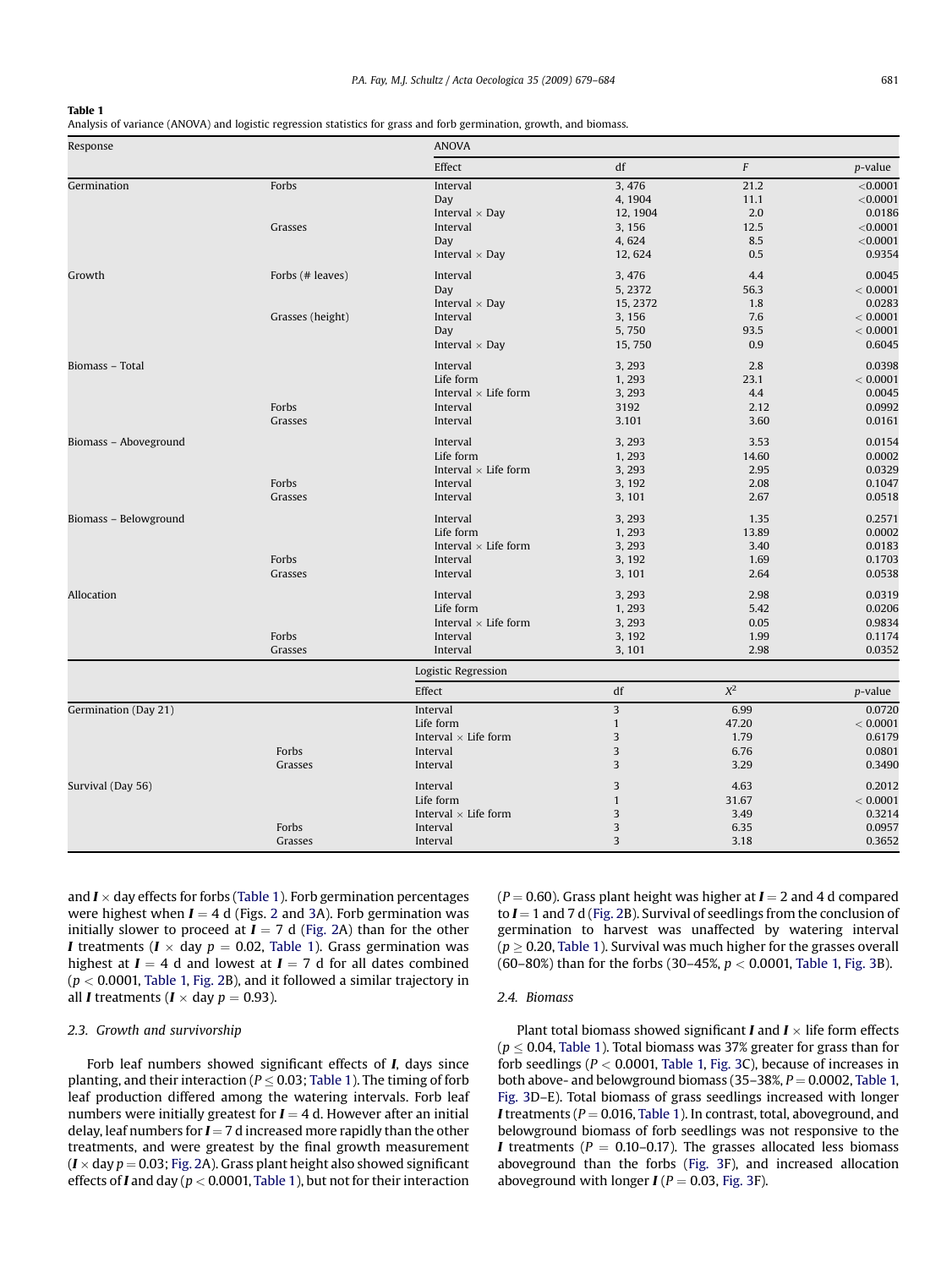<span id="page-3-0"></span>

Fig. 2. Time courses of seed germination (solid lines) and seedling leaf growth (dashed lines) grouped by life form. [Table 1](#page-2-0) contains the ANOVA statistics for these data.

#### 2.5. Response groups

All but one of the species exhibited significant responses to  $I$  in either germination, survival, and biomass respectively ([Table 2](#page-4-0)). However, each species tended to have its own pattern of response to I at each stage. The species fell into four groups of response ([Table 2](#page-4-0)). One group consisted of Sorghastrum and Psoralea, which showed statistically significant responses to the I treatments in germination and survival ( $P < 0.07$ , [Table 2\)](#page-4-0). A second group consisted of Andropogon, Amorpha, and Lespedeza, which showed significant responses to I in two or more aspects of biomass but not in germination or survivorship. The third group included Liatris and Echinacea which were found to be responsive to  $I$  in germination, survival, and biomass. Fourth, Asclepias was unresponsive to I in these parameters.

#### 3. Discussion

Our results show that the watering interval treatments caused differences in soil moisture variability that affected the germination, growth, survival, and final biomass of these species. Tolerance of variability in soil moisture during germination and early growth varies among species. For example, some species may exhibit enhanced germination following cycles of hydration and dehydration compared to seeds maintained at constant hydration ('priming', [Hegarty, 1978](#page-5-0)). In other species, periods of dehydration may reduce germination or induce dormancy compared to constant hydration [\(Downs and](#page-5-0) [Cavers, 2000](#page-5-0)), especially with lengthening periods of dehydration ([Walck et al., 1997; Kagaya et al., 2005\)](#page-5-0) or slower rates of dehydration ([Griswold, 1936\)](#page-5-0).



**Fig. 3.** Seed germination (day 21), and seedling survivorship and final biomass (day 56) components by plant life form and watering interval. Means  $\pm$  1 SE. [Table 1](#page-2-0) contains the ANOVA statistics for these data.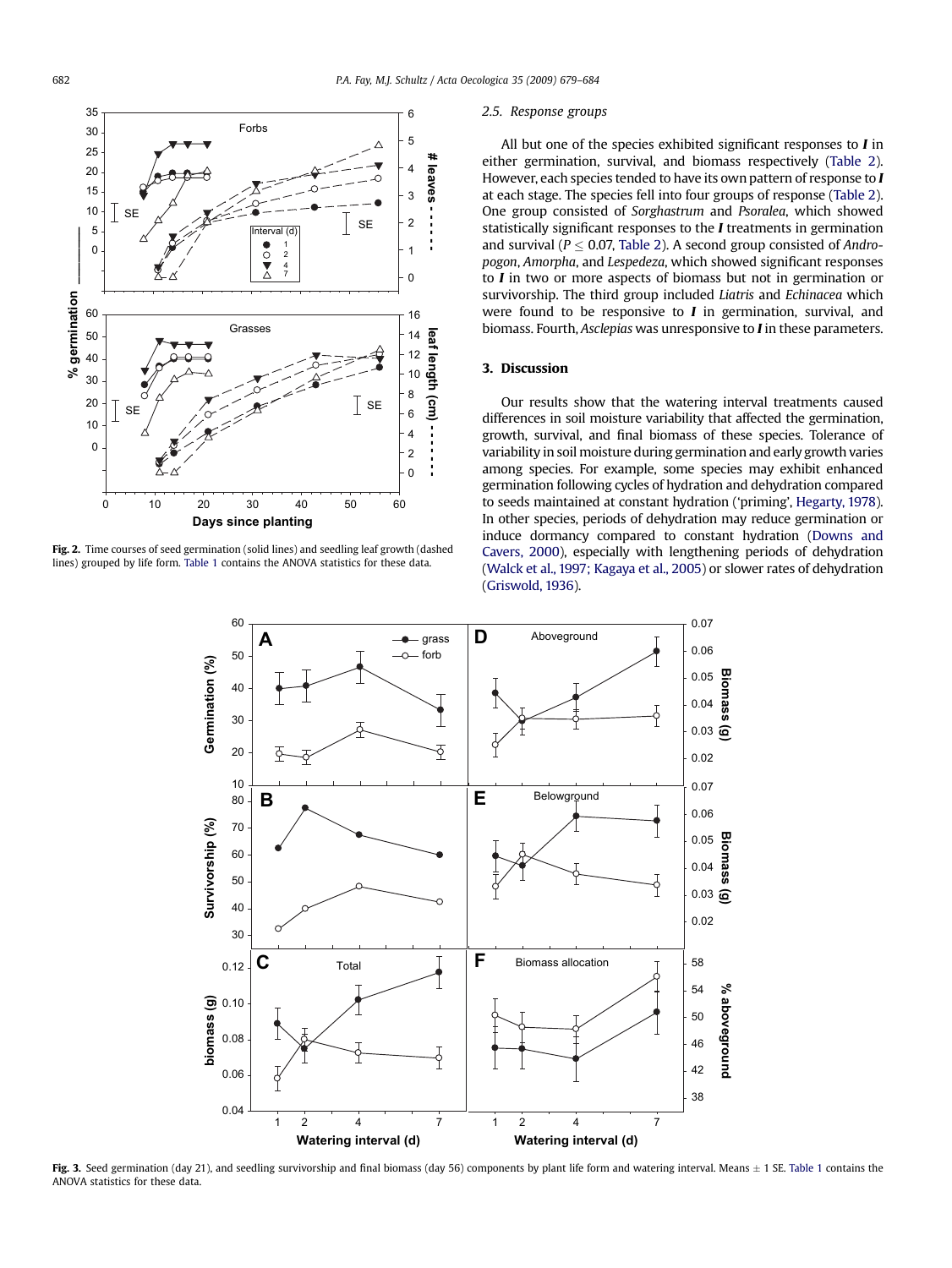#### <span id="page-4-0"></span>Table 2

p-values for the effect of watering interval on seed germination (day 21), seedling survivorship (day 56), and final seedling biomass by species and life form. Shaded values highlight the marginal or better ( $p \le 0.08$ ) responses to the interval treatment. Bold lines separate the species into response groups (see text).

| Species             | Life | Germina | Survivor |        | <b>Biomass</b> |              |
|---------------------|------|---------|----------|--------|----------------|--------------|
|                     | form | tion    | ship     |        |                |              |
|                     |      |         |          | Total  | Above          | <b>Below</b> |
|                     |      |         |          |        | ground         | ground       |
| Psoralea tenuiflora | f    | 0.0315  | 0.0671   | 0.2050 | 0.5528         | 0.1142       |
| Sorghastrum nutans  | g    | 0.0172  | 0.0545   | 0.1410 | 0.2819         | 0.1134       |
| Liatris punctata    | f    | 0.0001  | 0.0264   | 0.0263 | 0.2339         | 0.0093       |
| Echinacea purpurea  | f    | 0.0410  | 0.0208   | 0.0025 | 0.0020         | 0.0001       |
| Amorpha canescens   | f    | 0.4956  | 0.1800   | 0.0238 | 0.0100         | 0.1976       |
| Lespedeza capitata  | f    | 0.2383  | 0.1300   | 0.0380 | 0.0443         | 0.0312       |
| Andropogon gerardii | g    | 0.3717  | 0.3080   | 0.0015 | 0.0007         | 0.0040       |
| Asclepias tuberosa  | f    | 0.7860  | 0.7400   | 0.1700 | 0.1470         | 0.0978       |

The germination percentages in this study were comparable to previously reported values from studies conducted in both soil and petri dishes [\(Griswold, 1936; Baskin et al., 1992; Allen et al., 1993;](#page-5-0) [Perez-Fernandez et al., 2000; Batlla and Benech-Arnold, 2006](#page-5-0)) and for a variety of species native to Central Plains grasslands [\(McGinnies,](#page-5-0) [1960; Beckman et al., 1993; Madakadze et al., 2001](#page-5-0)). Overall, germination percentages increased up to  $I = 4$  d but then declined when  $I = 7$  d. The differences in germination among these I treatments were 14% for grasses and 9% for forbs. The peak of germination at  $I = 4$  was consistent with a priming effect [\(Hegarty, 1978](#page-5-0)), and suggested that the cumulative physiological development of seeds was maintained at this watering interval without apparent damage between waterings. It is likely that  $I > 7$  d would further depress germination ([Walck et al.,](#page-5-0) [1997; Kagaya et al., 2005](#page-5-0)). There is a threshold in the germination process where deleterious effects of dehydration on actively metabolizing seeds increases [\(Berrie and Drennan, 1971\)](#page-5-0).

In contrast, leaf growth and final seedling biomass were highest at the longest watering interval where soil moisture variability was highest. This suggests that the seedlings showed greater tolerance of variability than the germinating seeds. [Hegarty \(1978\)](#page-5-0) reported that seedlings grew successfully at lower water potentials than were required for germination. In that study, the optimum water potential shifted over about 30 d, which matched the seasonal progression of rainfall patterns for the species considered. It is common for rainfall to be relatively frequent in spring and for dry periods to lengthen as the growing season progresses. Seedlings produced from seeds that germinated during the spring wet period would thus be exposed to these subsequent periods of greater soil drying. Greater tolerance of drying in seedlings versus germinating seeds may represent an adaptation to shifting precipitation patterns that could reduce post germination seedling losses [\(Matthews, 1976\)](#page-5-0).

The species fell into four groups in terms of being responsive to water interval in germination, survival, and/or growth and biomass (Table 2). Two of the groups contained a grass and forbs, suggesting that life form was not useful for classifying seed/seedling responses to soil moisture variability in these species. The groups did not identify optimum watering intervals for growth, germination, survivorship, or biomass because each species had its own distinct pattern of response, likely reflecting each species unique adaptations to climate variability ([Griswold, 1936; Matthews, 1976\)](#page-5-0).

Overall, these results suggest that increases in soil moisture variability will impact seed germination more strongly than seedling growth in these species. If precipitation patterns become more episodic, and dry periods lengthen, germination and seedling growth events may become more episodic ([Wilson, 1973; Vincent and Cavers,](#page-5-0) [1978; Roberts and Potter, 1980](#page-5-0)). Only a subset of the species that germinate and produce viable seedlings become established members of plant communities (Abrams, 1988). Germination and early growth responses to soil moisture variability may affect which of these species establish under more variable precipitation regimes.

#### Acknowledgements

We thank Brad Dewey for technical assistance, Armen Kemanian, Wayne Polley, and Terri Beth Teaschner for their improvements to the manuscript, Andrea Griffith for manuscript preparation, the USDA-NRCS Plant Materials Center (Manhattan, KS) for Andropogon and Sorghastrum seed, and NSF (02-12409) and the Natural Resources Research Institute for funding.

#### References

- Abrams, M.D., 1988. Effects of burning regime on buried seed banks and canopy coverage in a Kansas tallgrass prairie. Southwest. Nat. 33, 65–70.
- Allen, P.S., White, D.B., Markhart, A.H.I., 1993. Germination of perennial ryegrass and annual bluegrass seeds subjected to hydration–dehydration cycles. Crop Sci. 33, 1020–1025.
- Baskin, C.C., Baskin, J.M., Hoffman, G.R., 1992. Seed dormancy in the prairie forb Echinacea angustifolia Var. Angustifolia (Asteraceae): afterripening pattern during cold stratification. Int. J. Plant Sci. 153, 239–243.
- Baskin, J.M., Baskin, C.C., 1982. Effects of wetting and drying cycles on the germination of seeds of Cyperus inflexus. Ecology 63, 248–252.
- Batlla, D., Benech-Arnold, R.L., 2006. The role of fluctuations in soil water content on the regulation of dormancy changes in buried seeds of Polygonum aviculare L. Seed Sci. Res. 16, 47–59.